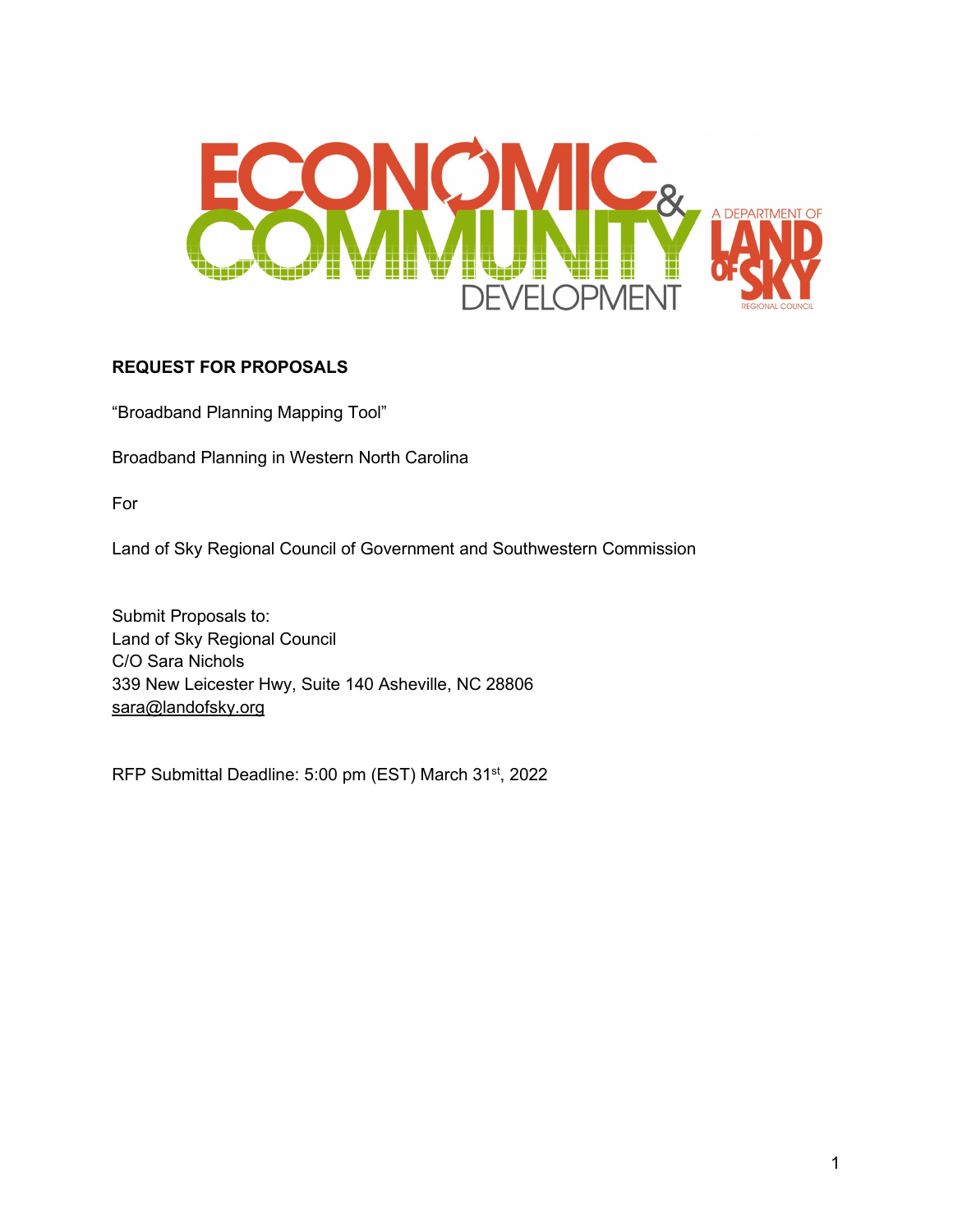## **OVERVIEW**

Many residents of Western North Carolina (WNC) lack sufficient access to broadband resources and skills. As more services become reliant on broadband access and digital skills, the importance of broadband to residents has increased. The lack of accessibility to broadband services in WNC is widening the digital divide in the region. However, resources are becoming available to find solutions to regional broadband issues.

The Appalachian Regional Commission and Dogwood Health Trust awarded the Land of Sky Regional Council (LOSRC) and Southwestern Commission funding to develop a regional broadband planning tool for WNC.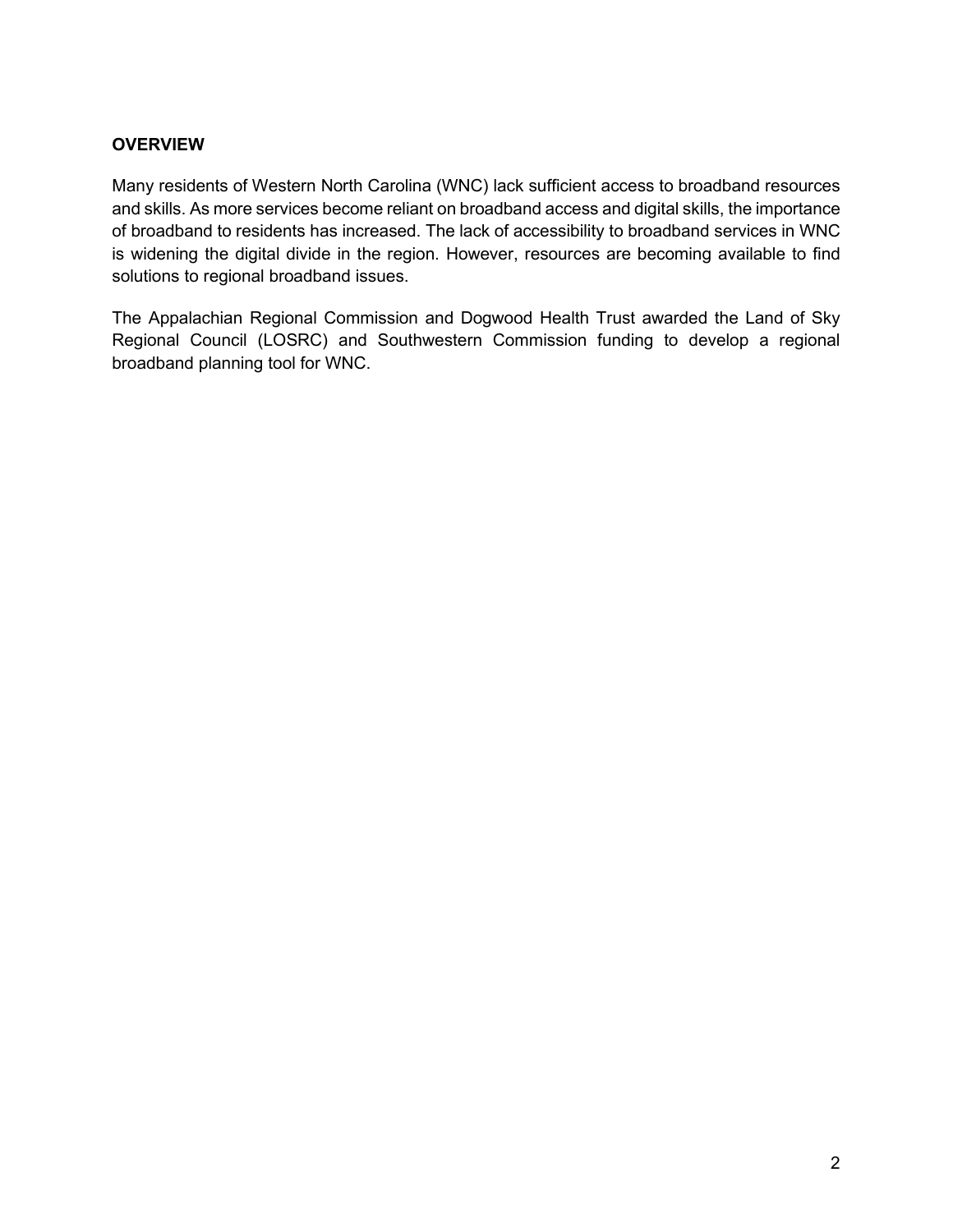### **PROJECT CONTEXT**

The LOSRC and Southwestern Commission are State of North Carolina regional organizations representing an area in Western North Carolina that includes Buncombe, Henderson, Madison, Transylvania, Haywood, Swain, Graham, Cherokee, Clay, Jackson, and Macon Counties.



LOSRC and Southwestern Commission developed and implemented multiple projects and programs to support broadband deployment in WNC. This work included data gathering, mapping, grant support, and planning. The result of this work is that thousands of residents obtained new or received better broadband services. However, challenges remain in the region that hinder effective and efficient broadband project planning and deployment.

The planning and deployment of broadband projects often begin with a mapping exercise to identify, at the address level, what households are considered unserved/underserved by broadband. To map these projects, providers and planners have two options: they can hire a mapping service that understands GIS and can write SQL queries or they can aggregate multiple mapping software tools, each of which only solves part of the provider's needs from a mapping perspective. In addition to the complications of mapping software, planners and providers lack a complete knowledge base of the information necessary to plan and deploy broadband projects aggregated into a singular platform. The lack of a comprehensive and user-friendly knowledge base adversely impacts the ability of planners and providers to plan for and deploy broadband services.

The LORSC and Southwestern Commission need to partner with a qualified applicant to develop a novel broadband planning tool to overcome these challenges. The intended users of this tool are broadband planners and Internet Service Providers. This new tool will enable planners and providers to better plan for and execute broadband projects for various deployment technologies.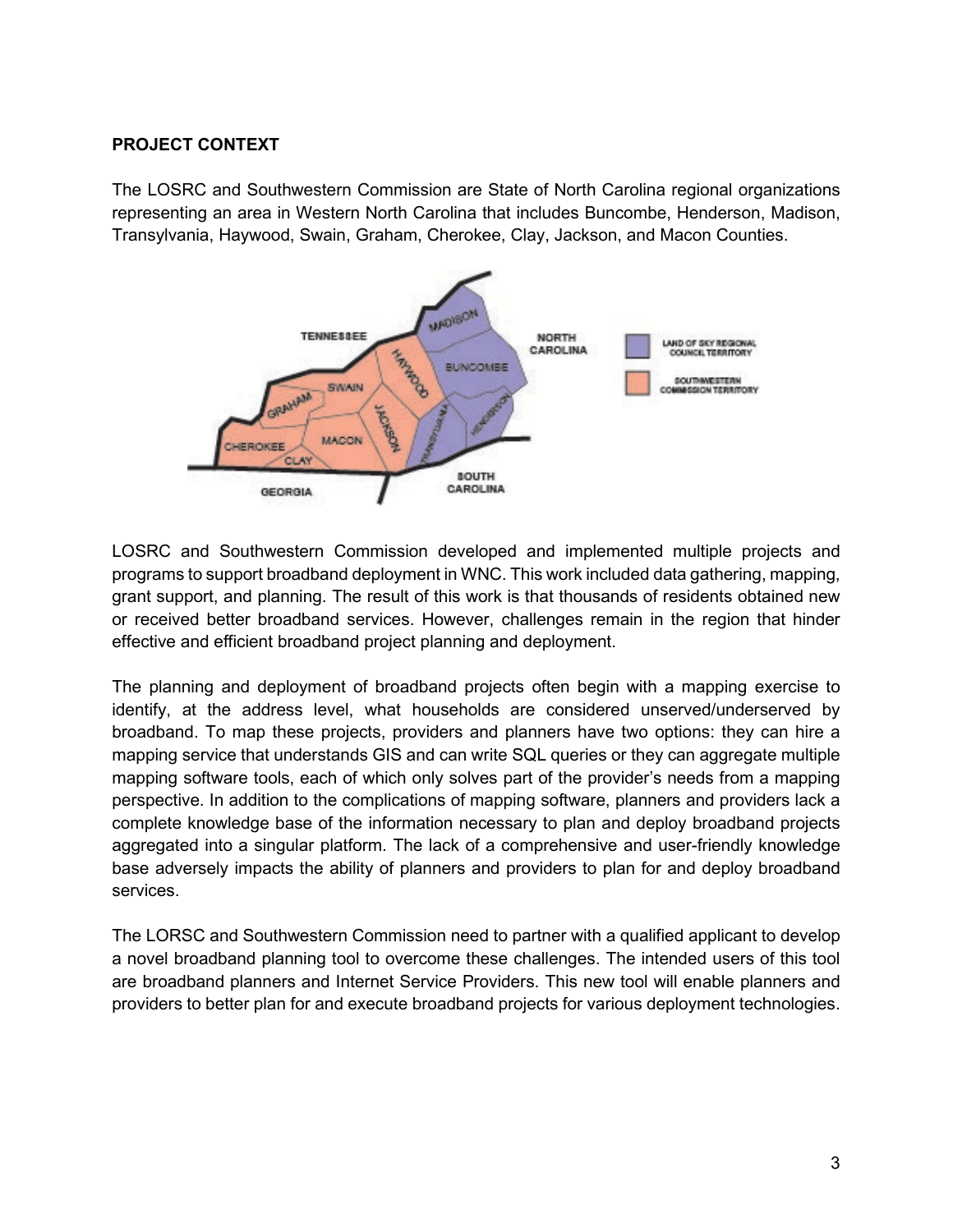#### **STATEMENT OF OBJECTIVES**

The LOSRC and Southwestern Commission are looking for a qualified consultant to develop a tool that increases the efficiency of broadband planning in the WNC region. The chosen consultant will perform a needs assessment and user research to determine what information planners and providers need to plan and execute broadband projects for various deployment technologies. Using this information, the chosen consultant will develop a digital broadband planning tool that aggregates the collective knowledge base into a singular platform. Currently, staff is aware of several data sources at the state level that the chosen consultant will need to integrate into the platform, including data from the Broadband Project Planning and NC Broadband Survey maps developed by the NC Broadband Infrastructure Office. However, staff expects the chosen consultant to integrate additional datasets into the platform based on the needs assessment and user research. Staff envisions the development of the tool following the process described below:



The chosen consultant does not necessarily need to create the tool from square one and may utilize existing software and technology available to the consultant. The consultant will determine the tool applications from the needs assessment and user research. Ultimately, staff envisions a tool capable of performing various analyses, such as scenario planning. However, any solution the chosen consultant pursues may not include datasets or software requiring subscription fees or maintenance costs. It is expected that the consultant will build the tool incrementally with new functionality being added as previous iterations are validated. Staff expects frequent communication with the consultant and to approve each milestone in the iterative design process.

Since the world of broadband evolves rapidly, the details of the tool may change over the course of the contract based on policy and funding changes. Any modifications to the tool details will be within the scope of the budget and overall goals. The expected deliverables of this project include a report on the needs assessment conducted with technical requirements for the proposed tool,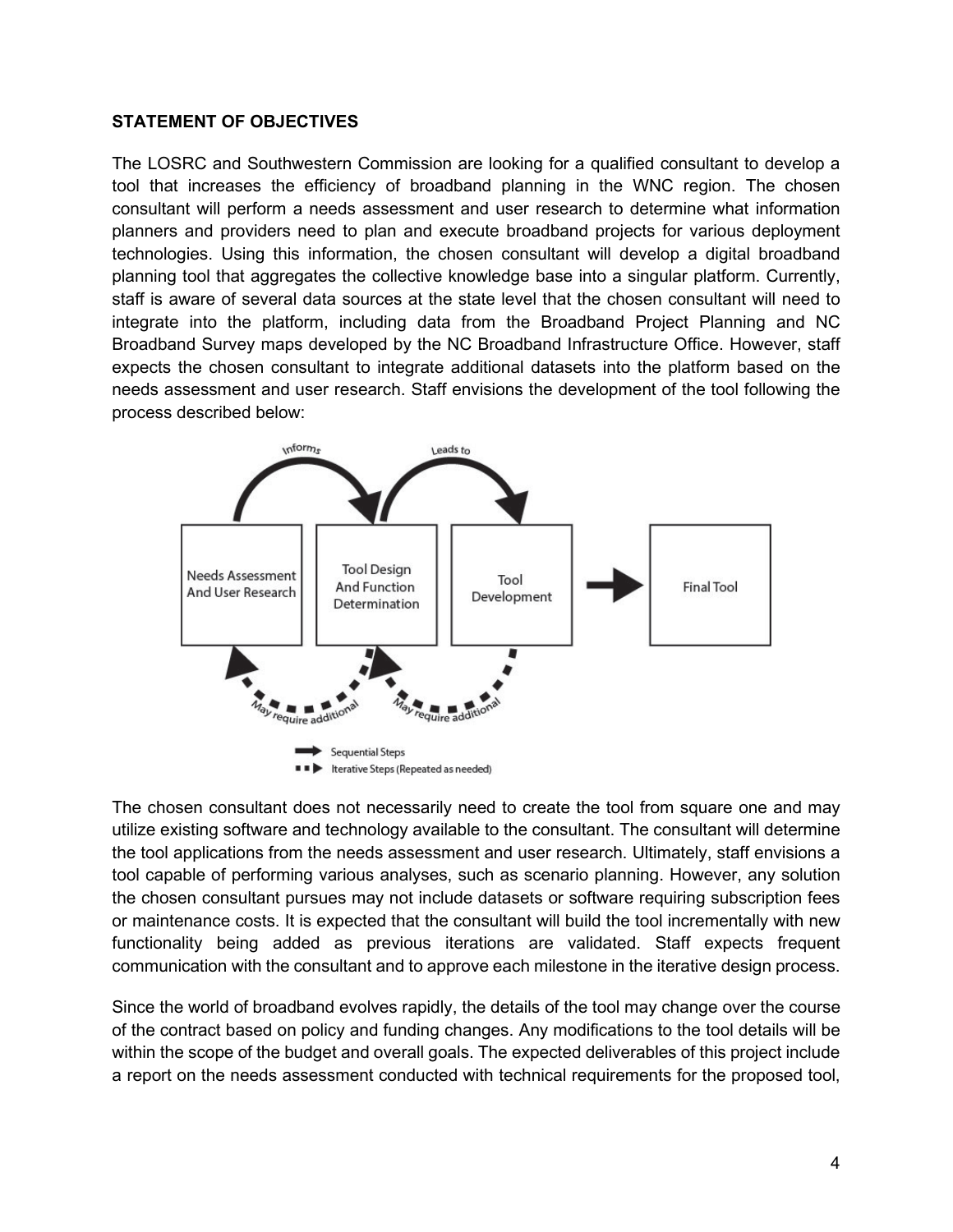a tool that improves the planning and deployment of broadband projects, and an accompanying manual for the developed tool.

Please ensure that the response to this RFP includes the following information:

| <b>COMPANY</b><br><b>DESCRIPTION</b>                                                                                                                                                                | <b>APPROACH TO</b><br><b>RESEARCH AND</b><br><b>ENGAGEMENT</b>                                                                                       | <b>TOOL BUILD AND</b><br><b>DEVELOPMENT</b>                                                                                              |
|-----------------------------------------------------------------------------------------------------------------------------------------------------------------------------------------------------|------------------------------------------------------------------------------------------------------------------------------------------------------|------------------------------------------------------------------------------------------------------------------------------------------|
| Give examples of past<br>projects and staff bios<br>demonstrating experience<br>in agile process software<br>development and user<br>engagement.                                                    | User research and needs<br>assessment to determine<br>specific needs of the tool<br>and a solution that<br>addresses the issues<br>stated in the RFP | Based on learned<br>information from research<br>phase develop needed<br>databases and aggregate<br>existing databases<br>into the tool. |
| <b>PROJECT</b><br><b>BUDGET</b>                                                                                                                                                                     | <b>PROJECT</b><br><b>TIMELINE</b>                                                                                                                    | <b>REFERENCES</b>                                                                                                                        |
| Give budget breakdown<br>including initial software build,<br>an estimate of additional<br>funds needed for<br>supplemental datasets,<br>and sustainability plan<br>to keep tool active after build | Give timeline breakdown<br>including time set aside<br>for iterative steps                                                                           | Provide three references<br>of partners from previous<br>projects                                                                        |

# **PROPOSAL EVALUATION**

Consultants responding to this RFP will be evaluated on the following basis:

- 50% Process and work approach, including proposed solution and project sustainability plan/components.
- 30% Record of performance, including references, past projects, and staff biographies, demonstrating experience in agile software development and related technical skills.
- 10% Budget
- 10% Timeline

The LOSRC reserves the right to reject any and all proposals received as a result of this solicitation, to negotiate with any qualified source, to waive any formality and any technicalities or to cancel in part or in its entirety this RFP if it is in the best interests of the Council. This solicitation in no way obligates the Council to award a contract. If deemed necessary, a short list of qualified consultants may be selected from those who submitted proposals for follow-up interviews.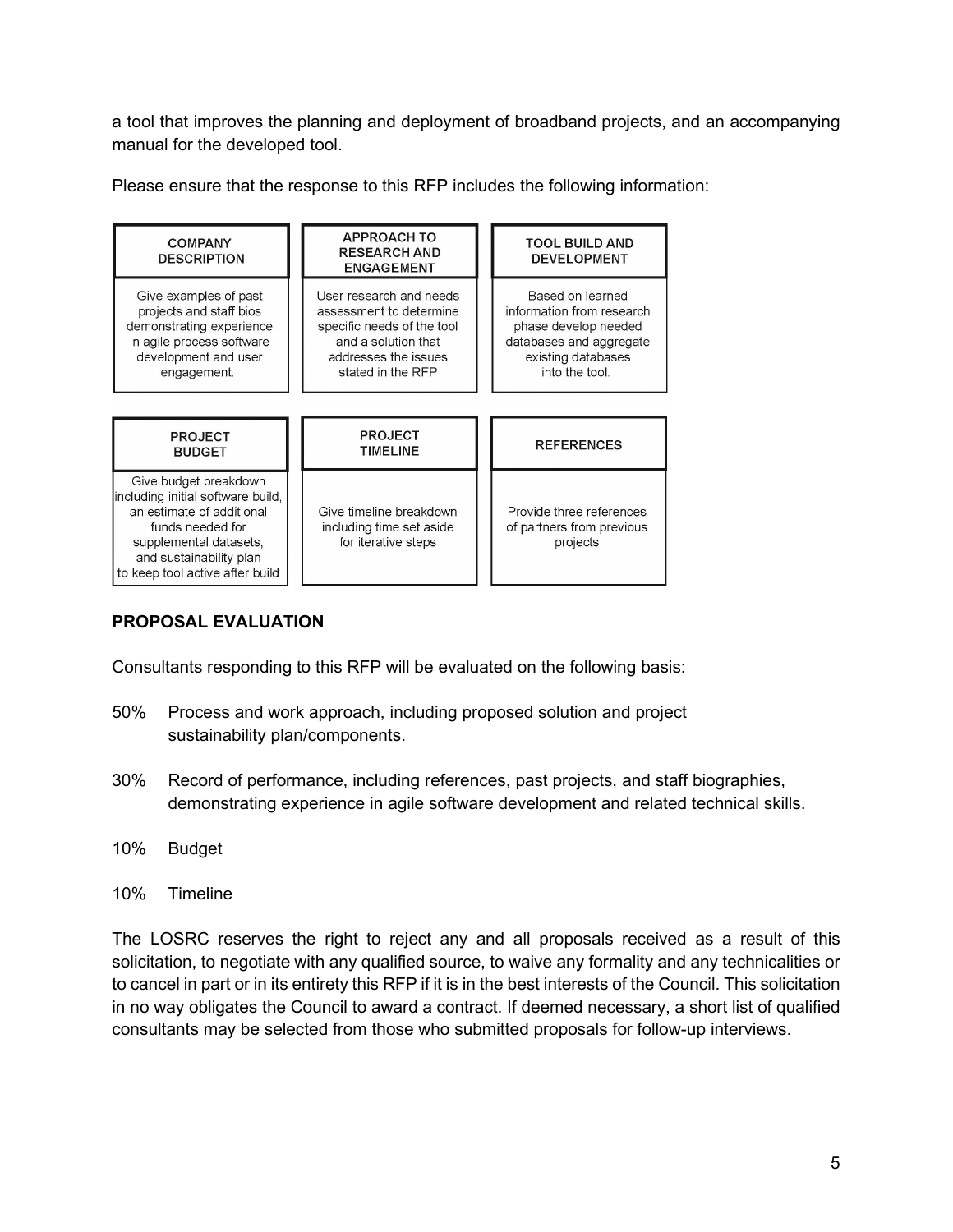The LOSRC reserves the right to seek clarification of any proposal submitted. Based on the review of the proposal, and the interview if applicable, the RFP Committee will make a recommendation to the Council on a preferred consultant.

## **RFP SCHEDULE**

This timetable is for the respondent's information. Project constraints may cause these dates to change.

| <b>RFP Available</b>                     | March 10 <sup>th</sup> , 2022 |
|------------------------------------------|-------------------------------|
| <b>Proposal Questions/ Inquiries Due</b> | March 24th, 2022              |
| Proposals Due                            | March 31 <sup>st</sup> , 2022 |
| <b>Consultant Selected</b>               | April 21 <sup>st</sup> , 2022 |
| <b>Contract Closes</b>                   | November 30th, 2022           |

## **CONTACT**

Questions or requests for additional information regarding this RFP should be directed to: Sara Nichols, Regional Planner, Land of Sky Regional Council [sara@landofsky.org](mailto:sara@landofsky.org)

## **TERMS AND CONDITIONS**

**Freedom of Information** Respondents are advised that any and all materials submitted in response to this RFP shall become the sole property of Land of Sky Regional Council and shall be subject to the provisions of North Carolina General Statutes, Chapter 132 (Freedom of Information).

**Incurred Costs** This request for qualifications does not commit Land of Sky Regional Council to award a contract or to pay any costs incurred in the preparation of a response to this request. Land of Sky Regional Council will not be liable in any way for any costs incurred by respondents in replying to this RFP.

**Right to Cancel** Land of Sky Regional Council reserves the right to cancel this RFP at any time and to decide not to consider any or all of the respondents submitting information in response to this request.

**Severability** If any terms or provisions of this Request for Proposals shall be found to be illegal or unenforceable, then such term or provision shall be deemed stricken and the remaining portions of this document shall remain in full force and effect.